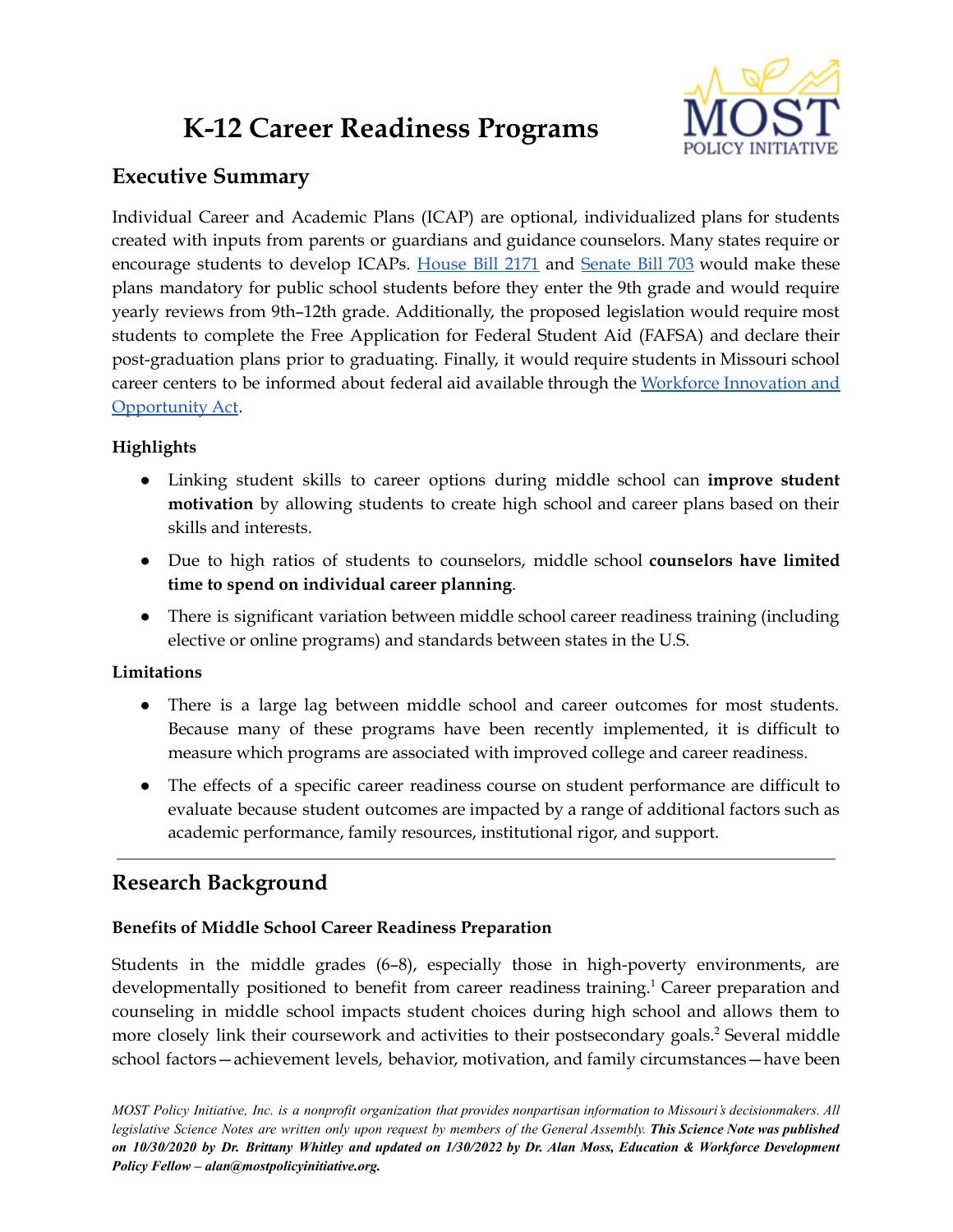associated with postsecondary preparedness, as measured by college readiness test scores (i.e., ACT, SAT).<sup>3</sup>

High student-to-counselor ratios, teacher shortages, instructional time requirements, and basic achievement deficits from elementary school have made it more challenging to implement statewide career readiness programs during middle school. Lack of broadband access and incomplete information, especially for students who would be the first in their family to attend college, makes it likely that even if states provide online career assessment resources, only a subset of students will access these resources on their own. <sup>4</sup> Centralized career readiness programming for the middle grades is likely to help ensure that every student has access to the same information and resources to identify their strengths, post-high school options, and career goals. This is particularly important for low-income and minoritized students, as well as students with disabilities. 4,5

### **Career Preparation in Missouri Middle Schools**

During elementary school in Missouri, students are exposed to six general career paths (Building and Fixing, Business, Creative, Health, Helping, Nature). Middle school students are then encouraged to focus on one of sixteen career [clusters,](https://dese.mo.gov/college-career-readiness/career-education/career-clusters) eventually identifying a specific career pathway to guide their program of study during high school. As part of Missouri SB [638](https://www.senate.mo.gov/16info/BTS_Web/Bill.aspx?SessionType=R&BillID=22246585) in 2016, school counselors are authorized to help students develop Individual Career & Academic Plans (ICAPs) in order to guide their high school and postsecondary planning. [House](https://www.house.mo.gov/Bill.aspx?bill=HB2171&year=2022&code=R) Bill [2171](https://www.house.mo.gov/Bill.aspx?bill=HB2171&year=2022&code=R) and [Senate](https://www.senate.mo.gov/22info/BTS_Web/Bill.aspx?SessionType=R&BillID=71259852) Bill 703 would make ICAPs mandatory, require FAFSA completion as a condition of graduation, and would require students in Missouri school Career and Technical Education (CTE) programs to be informed about federal aid available through the [Workforce](https://www.dol.gov/agencies/eta/wioa) Innovation and [Opportunity](https://www.dol.gov/agencies/eta/wioa) Act. For more information, see our Science Notes on [FAFSA](https://mostpolicyinitiative.org/science-note/fafsa-application-completion/) [Completion](https://mostpolicyinitiative.org/science-note/fafsa-application-completion/) and [CTE](https://mostpolicyinitiative.org/science-note/career-and-technical-education-in-missouri/).

The Department of Elementary and Secondary Education (DESE) website provides several college and career readiness [resources,](https://dese.mo.gov/college-career-readiness) including career readiness standards, lesson plans, and a free career exploration tool (Missouri [Connections](https://portal.missouriconnections.org/)) that aligns with the career clusters and pathways identified in schools.

### 2018 Task Force

Missouri HB [1606](https://www.house.mo.gov/Bill.aspx?bill=HB1606&year=2018&code=R) (2018) established a Career Readiness Course Task Force to explore the feasibility and need for a mandatory career readiness course in the 8th or 9th grade. The task force distributed an email survey and held three public meetings (Park Hills, Rolla, and Mexico) to learn about existing career readiness services in the state. <sup>6</sup> Of the 179 total survey respondents, 75% were teachers and administrators, while counselors and parents accounted for 18% and 10% of responses, respectively. Overall, survey respondents and public meeting attendees recognized that career readiness skills were important. Most respondents indicated that district counselors were primarily responsible for providing existing career readiness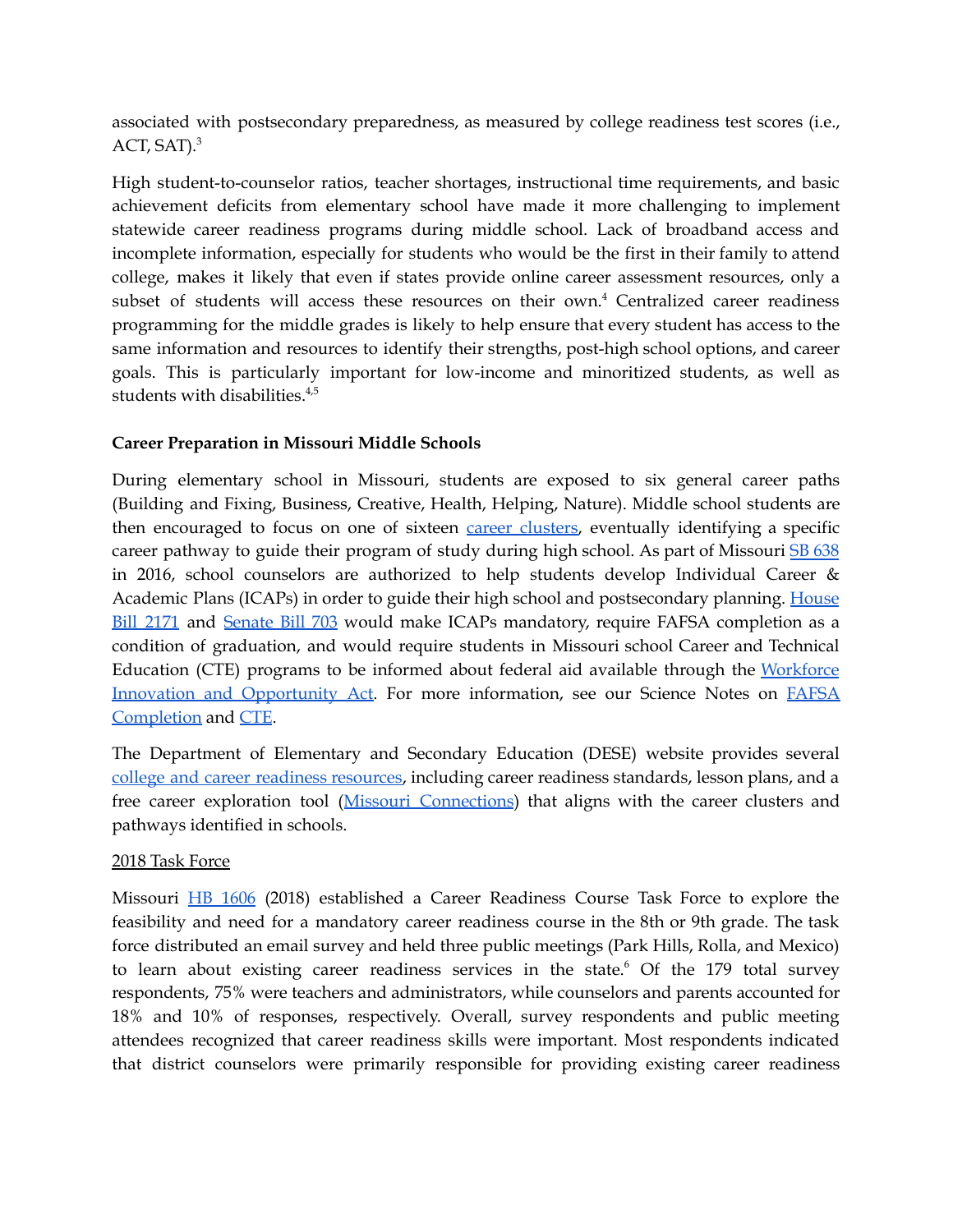resources. Some argued that counselors were already fulfilling this need, while others noted that counselors have a range of duties and therefore limited time to spend with each student.

There were also several concerns about adding a mandatory course to existing requirements, especially in high school. While the task force report is informative, there were several limitations of its findings. First, the number, geographical distribution, and demographic characteristics of the school districts represented in the survey and public hearings is not clear. Additionally, counselors were underrepresented in the survey sample. Because they most directly work with students on career and academic planning, decision-makers could consider the counselors' current workload and ability to spend time working with individual students on career and academic planning. For example, although the American School Counselor Association recommends a student to counselor ratio of no more than 250:1, Missouri had a 339:1 ratio of students to counselors in the 2018-19 school year. <sup>7</sup> There is also evidence that school counselors take on a number of non-counseling duties which can also limit the time they have available to work with students on individual career counseling.<sup>8</sup>

|                      | Full-time<br>course       | <b>Limited</b> or<br>optional<br>instruction | Individualized<br>academic/career<br>planning | Online<br>resources | Pilot program or<br>working group<br>established |
|----------------------|---------------------------|----------------------------------------------|-----------------------------------------------|---------------------|--------------------------------------------------|
| Arizona              | $\mathbf x$               |                                              | $\mathbf x$                                   | $\mathbf x$         |                                                  |
| <b>Arkansas</b>      |                           |                                              | $\mathbf x$                                   | x                   |                                                  |
| Florida              | $\boldsymbol{\mathrm{x}}$ |                                              | $\mathbf x$                                   | x                   |                                                  |
| Hawaii               |                           |                                              | x                                             | x                   | $\mathbf x$                                      |
| Indiana              |                           |                                              |                                               | x                   | $\mathbf x$                                      |
| Iowa                 |                           |                                              | $\mathbf x$                                   | x                   |                                                  |
| Kentucky             |                           | $\mathbf x$                                  | $\mathbf x$                                   | x                   |                                                  |
| Maine                |                           | x                                            |                                               | x                   | x                                                |
| Maryland             |                           |                                              |                                               |                     |                                                  |
| Montana              |                           |                                              |                                               |                     |                                                  |
| Nebraska             | $\mathbf x$               |                                              | x                                             | x                   |                                                  |
| New Hampshire        |                           |                                              |                                               |                     |                                                  |
| New Jersey           |                           |                                              |                                               | x                   |                                                  |
| New York             |                           |                                              |                                               |                     | x                                                |
| Pennsylvania         |                           |                                              |                                               | x                   |                                                  |
| Tennessee            |                           | $\mathbf x$                                  |                                               |                     |                                                  |
| Utah                 | $\mathbf x$               |                                              |                                               |                     |                                                  |
| Virginia             | $\mathbf x$               |                                              | $\mathbf x$                                   | x                   |                                                  |
| <b>West Virginia</b> |                           |                                              | $\mathbf x$                                   | x                   |                                                  |
| Wyoming              |                           | $\mathbf x$                                  |                                               |                     |                                                  |

**Table 1: Comparison of state middle school career readiness programs.** This table summarizes the characteristics of middle school career readiness programs in states with middle school career readiness standards. An "x" indicates that the component is available; green indicates that the component is required.